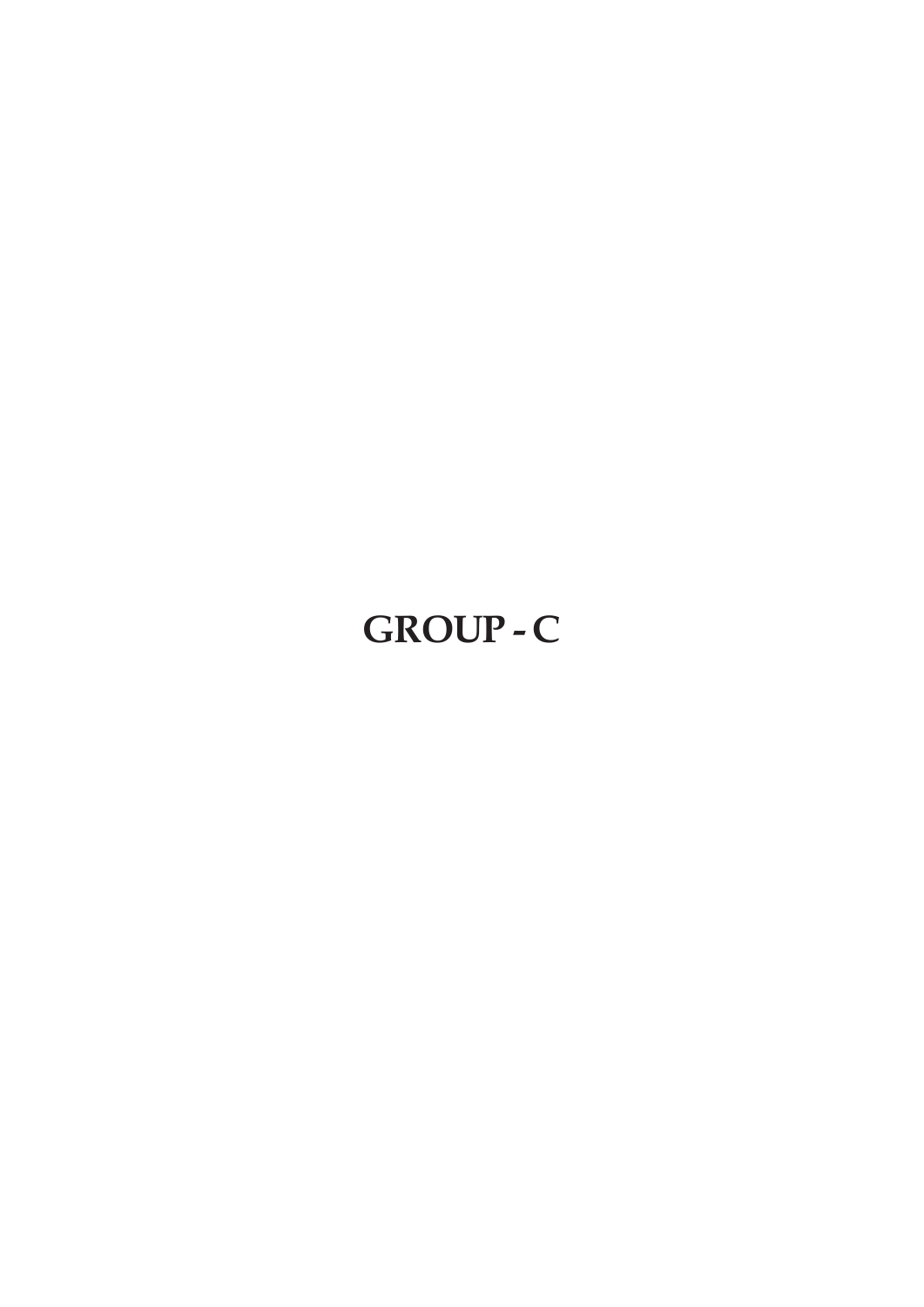# **ASSAMESE FOLK MUSIC AND DANCE HIGHER SECONDARY 2ND YEAR COURSE THEORY PAPER (MARKS - 30)**

#### **Unitwise distribution of Marks and Periods.**

| Unit No.  | <b>Title</b>                                                    | <b>Marks</b> | <b>Periods</b> |
|-----------|-----------------------------------------------------------------|--------------|----------------|
| Unit No.1 | Koowledge about the Bihu Dance                                  | 5            | 12             |
|           | - The Mirror of Assamese Culture-Knowledge                      |              |                |
|           | about Jeng Bihu, Missing Bihu (Bihu nam also of                 |              |                |
|           | Both Bihu forms)                                                |              |                |
| Unit No.2 | The Costumes and Ornaments used in Assamese Folk                |              |                |
|           | Music and Dance forms                                           | 5            | 10             |
| Unit No.3 | Characteristics of (a) Jhumur Dance, (b) Bagrumba Dance         |              |                |
|           | (c) Bardoisikhla Dance, (d) Karbi Dance (e) Dewdhani Dance      | 5            | 10             |
| Unit No.4 | Characteristics of Goalporia Lokageet, Nagara Naam,             |              |                |
|           | Kamrupee Lokageet, Ojahpali, Thiya Naam                         |              |                |
|           | Knowledge of (a) Mohkheda geet or Mohoho geet,                  |              |                |
|           | (b) Moni Konwarar geet (c) Phool Knwarar geet                   |              |                |
|           | (d) Ban geet (e) Gopaldevar geet (f) Jikir & Jari               |              |                |
|           | (g) Nao Khela geet (h) Holi geet (i) Aainam, (j) Dehbichar geet |              |                |
|           | (k) Tokari geet (l) Nichukani geet (m) Biya Naam                | 5            | 8              |
| Unit No.5 | Describe about the use of Abanaddha Vadya, Ghana                |              |                |
|           | Vadya, Susir Vadya and Tat Vadya in Assamese                    |              |                |
|           | Folk Music & Dance                                              | 5            | 10             |
| Unit No.6 | Life History of (a) Moghai Ojha, (b) Khirod Khaklary            |              |                |
|           | (c) Jogesh Bharali (d) Umakanta Bairagi (e) Pratima Barua Pande |              |                |
|           | (f) Mohan Bhawariya (g) lalit Chandra Ojah                      |              |                |
|           | (h) Narahari Bura Bhakat (i) Rameshwar Pathak                   | 5            | 10             |
|           | <b>Total</b>                                                    | 30           | 60             |